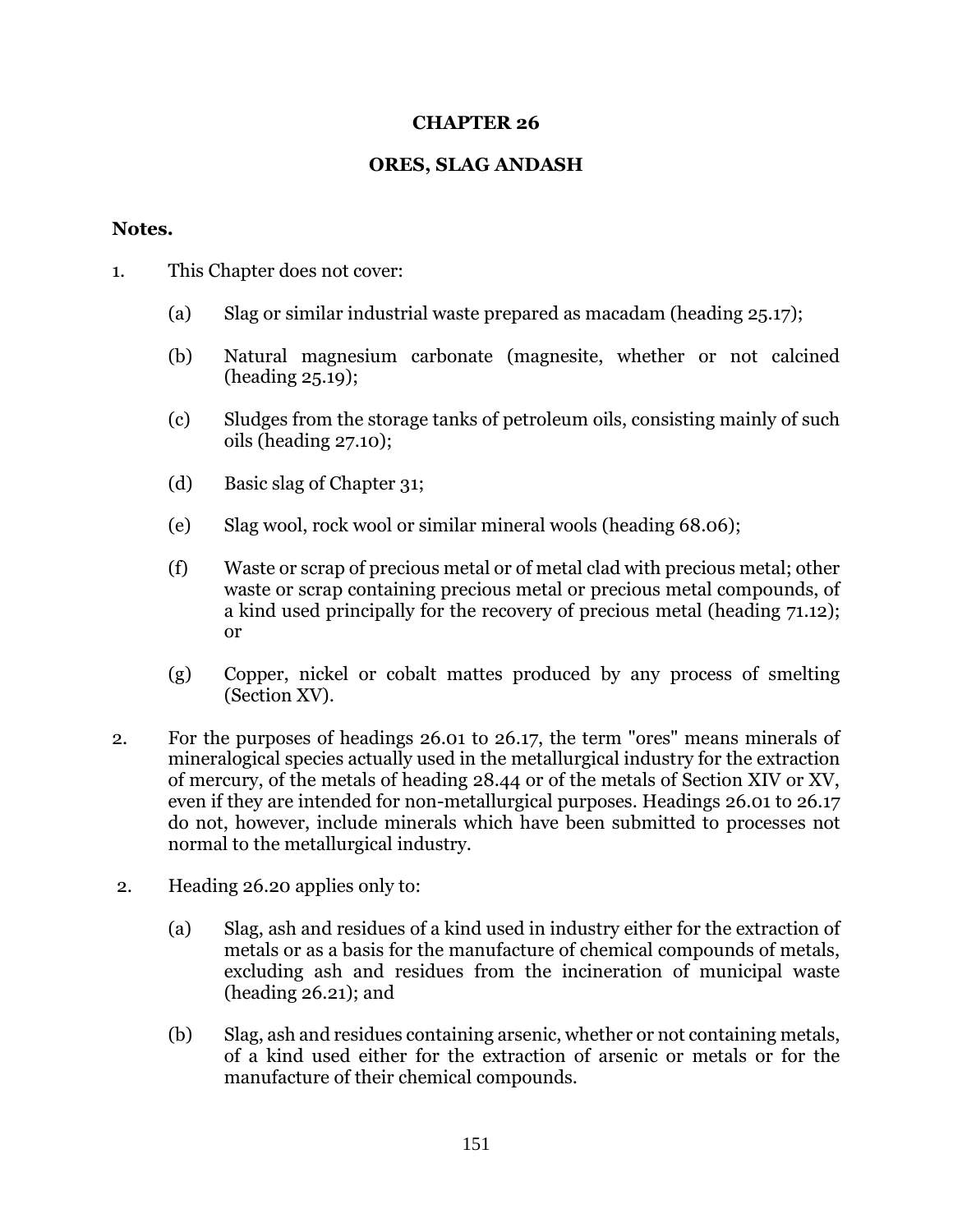## **Subheading Notes.**

- 1. For the purposes of subheading 2620.21, "leaded gasoline sludges and leaded antiknock compound sludges" mean sludges obtained from storage tanks of leaded gasoline and leaded anti-knock compounds (for example, tetraethyl lead), and consisting essentially of lead, lead compounds and iron oxide.
- 2. Slag, ash and residues containing arsenic, mercury, thallium or their mixtures, of a kind used for the extraction of arsenic or those metals or for the manufacture of their chemical compounds, are to be classified in subheading 2620.60.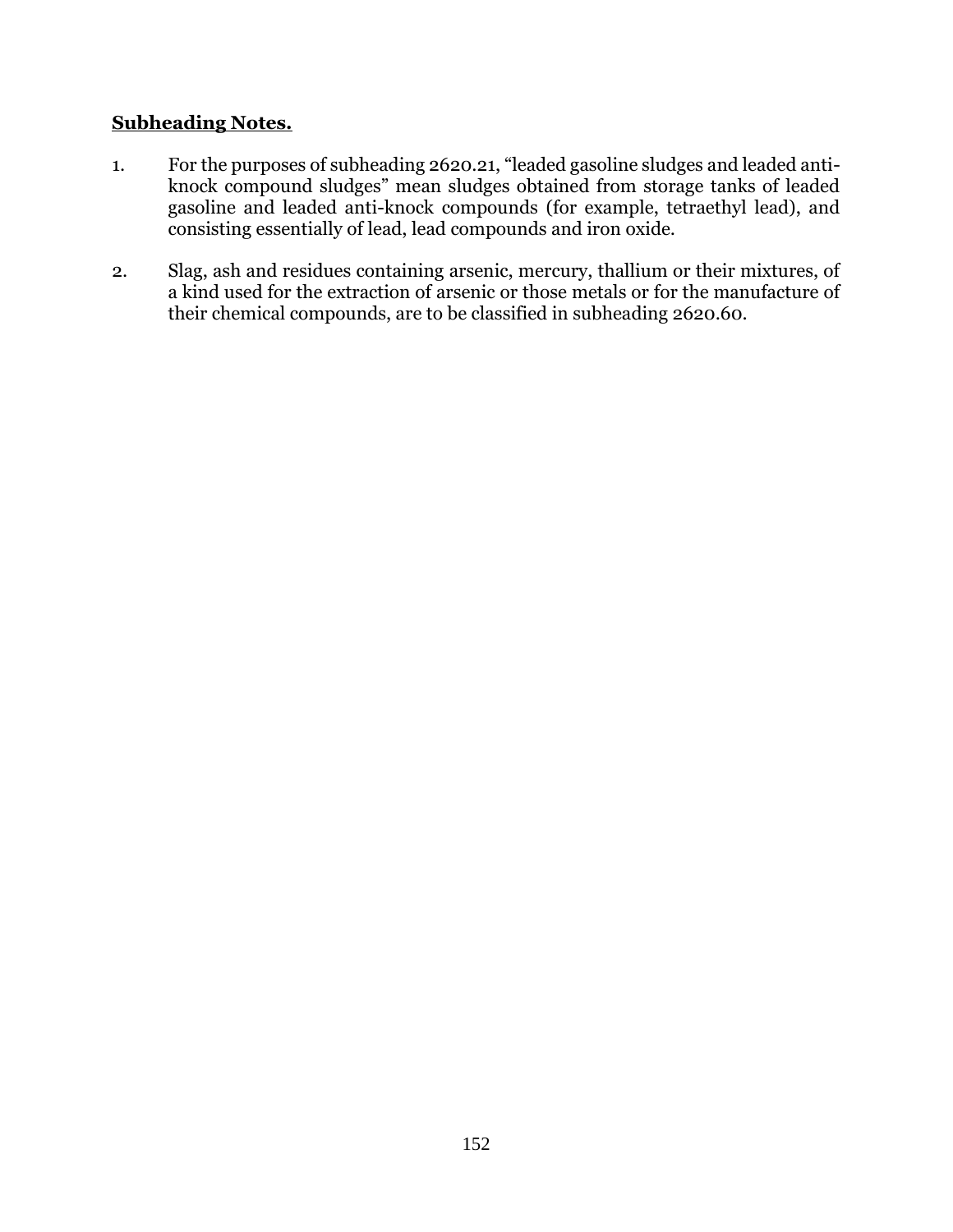| <b>HS</b> | <b>CET</b>     | PR <sub>1</sub> | <b>DESCRIPTION OF GOODS</b>                                           | <b>DUTY</b><br><b>RATE</b> | <b>UNIT</b>     | <b>SITC</b><br><b>REV4</b> |
|-----------|----------------|-----------------|-----------------------------------------------------------------------|----------------------------|-----------------|----------------------------|
| 26.01     |                |                 | Iron ores and concentrates, including roasted iron                    |                            |                 |                            |
|           |                |                 | pyrites.                                                              |                            |                 |                            |
| 2601.10   |                |                 | - Iron ores and concentrates, other than roasted iron                 |                            |                 |                            |
|           |                |                 | pyrites:                                                              |                            |                 |                            |
| 2601.11   | 00             |                 | - - Non-agglomerated                                                  | 5%                         | kg              | 281.5                      |
| 2601.12   | 00             |                 | - - Agglomerated                                                      | 5%                         | kg              | 281.6                      |
| 2601.20   | $00\,$         |                 | - Roasted iron pyrites                                                | 5%                         | kg              | 281.4                      |
| 2602.00   | 00             |                 | Manganese ores and concentrates, including                            | 5%                         | kg              | 287.7                      |
|           |                |                 | ferruginous manganese ores and concentrates                           |                            |                 |                            |
|           |                |                 | with a manganese content of 20% or more                               |                            |                 |                            |
|           |                |                 | calculated on the dry weight.                                         |                            |                 |                            |
| 2603.00   | 00             |                 | Copper ores and concentrates.                                         | 5%                         | kg              | 283.1                      |
| 2604.00   | 00             |                 | Nickel ores and concentrates.                                         | 5%                         | kg              | 284.1                      |
| 2605.00   | 00             |                 | <b>Cobalt ores and concentrates.</b>                                  | 5%                         | kg              | 287.93                     |
| 2606.00   | 00             |                 | Aluminium ores and concentrates.                                      |                            |                 |                            |
| 2606.00   | 10             |                 | - - - Calcined bauxite                                                | 10%                        | kg              | 285.11                     |
| 2606.00   | 90             |                 | $--$ Other                                                            | 10%                        | kg              | 295.19                     |
| 2607.00   | 00             |                 | Lead ores and concentrates.                                           | 5%                         | kg              | 287.4                      |
| 2608.00   | 00             |                 | Zinc ores and concentrates.                                           | 5%                         | kg              | 287.5                      |
| 2609.00   | 00             |                 | Tin ores and concentrates.                                            | 5%                         | kg              | 287.6                      |
| 2610.00   | 00             |                 | <b>Chromium ores and concentrates.</b>                                | 5%                         | kg              | 287.91                     |
| 2611.00   | 0 <sup>0</sup> |                 | Tungsten ores and concentrates.                                       | 5%                         | kg              | 287.92                     |
| 26.12     |                |                 | Uranium or thorium ores and concentrates.                             |                            |                 |                            |
| 2612.10   | 00             |                 | - Uranium ores and concentrates                                       | 5%                         | kg              | 286.1                      |
| 2612.20   | 00             |                 | - Thorium ores and concentrates                                       | 5%                         | kg              | 286.2                      |
| 26.13     |                |                 | Molybdenum ores and concentrates.                                     |                            |                 |                            |
| 2613.10   | 00             |                 | - Roasted                                                             | 5%                         | kg              | 287.81                     |
| 2613.90   | 00             |                 | - Other                                                               | 5%                         | kg              | 287.82                     |
| 2614.00   | 00             |                 | <b>Titanium ores and concentrates.</b>                                | 5%                         | kg              | 287.83                     |
| 26.15     |                |                 | Niobium, tantalum, vanadium or zirconium ores<br>and concentrates.    |                            |                 |                            |
| 2615.10   | $00\,$         |                 | - Zirconium ores and concentrates                                     | 5%                         | kg              | 287.84                     |
| 2615.90   | $00\,$         |                 | - Other                                                               | 5%                         | kg              | 287.85                     |
| 26.16     |                |                 | Precious metal ores and concentrates.                                 |                            |                 |                            |
| 2616.10   | $00\,$         |                 | - Silver ores and concentrates                                        | 5%                         | kg              | 289.11                     |
| 2616.90   | 00             |                 | - Other                                                               | 5%                         | kg              | 289.19                     |
| 26.17     |                |                 | Other ores and concentrates.                                          |                            |                 |                            |
| 2617.10   | $00\,$         |                 | - Antimony ores and concentrates                                      | 5%                         | kg              | 287.991                    |
| 2617.90   | $00\,$         |                 | - Other                                                               | 5%                         | kg <sub>2</sub> | 287.999                    |
| 2618.00   | $00\,$         |                 | Granulated slag (slag sand) from the manufacture<br>or iron or steel. | 10%                        | kg              | 278.61                     |